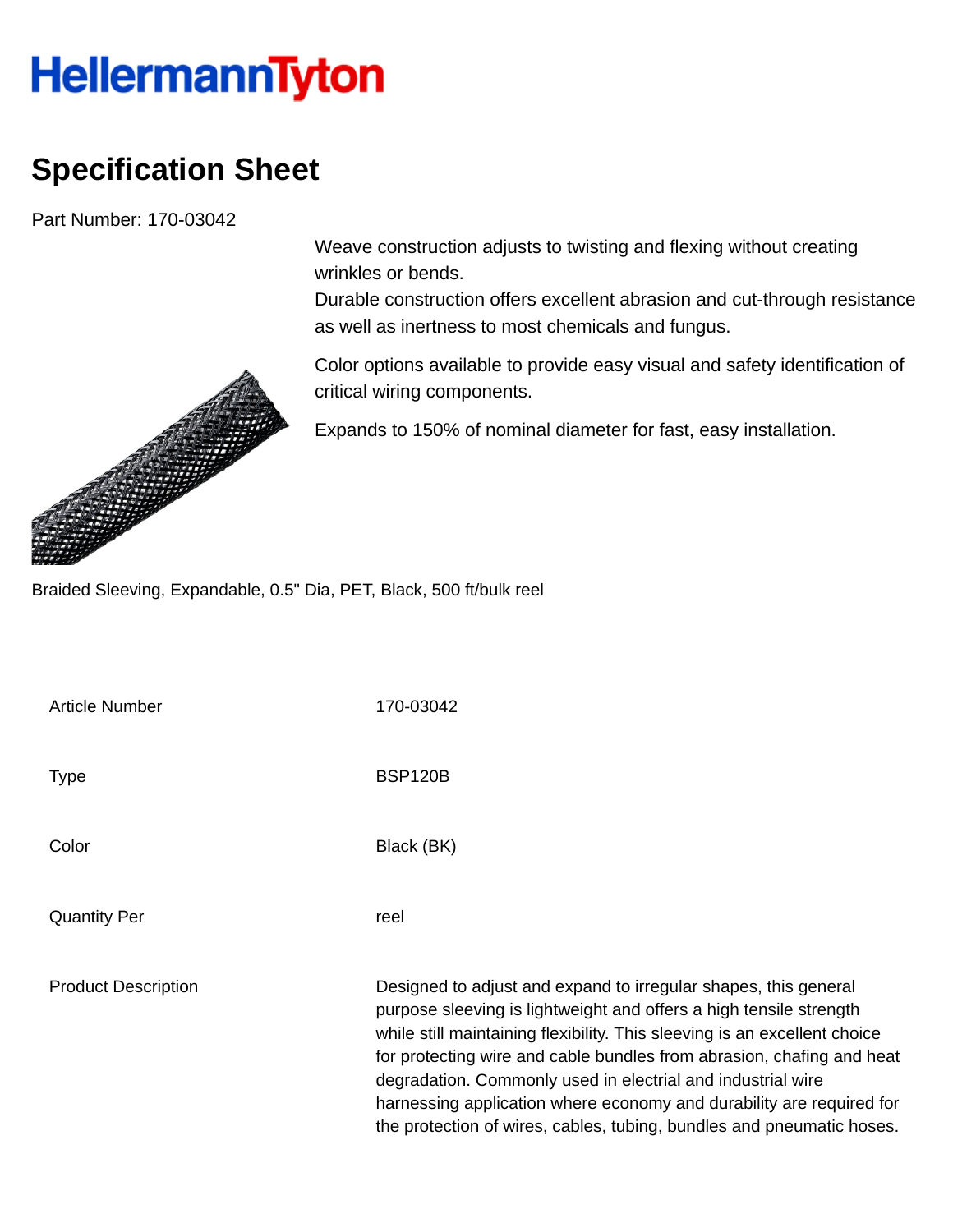| <b>Short Description</b>              | Braided Sleeving, Expandable, 0.5" Dia, PET, Black, 500 ft/bulk reel |
|---------------------------------------|----------------------------------------------------------------------|
| <b>Global Part Name</b>               | BSP120B-PET-BK                                                       |
|                                       |                                                                      |
| Length L (Imperial)                   | 500.0                                                                |
| Length L (Metric)                     | 152.4                                                                |
| <b>Bundle Diameter Min (Imperial)</b> | 0.25                                                                 |
| <b>Bundle Diameter Min (Metric)</b>   | 6.4                                                                  |
| <b>Bundle Diameter Max (Imperial)</b> | 0.75                                                                 |
| <b>Bundle Diameter Max (Metric)</b>   | 19.1                                                                 |
| Diameter D (Imperial)                 | 0.50                                                                 |
| Diameter D (Metric)                   | 12.7                                                                 |
| Nominal Diameter (Imperial)           | 0.5                                                                  |
| Nominal Diameter (Metric)             | 12.7                                                                 |

Material Polyester (PET)

Material Shortcut **PET**